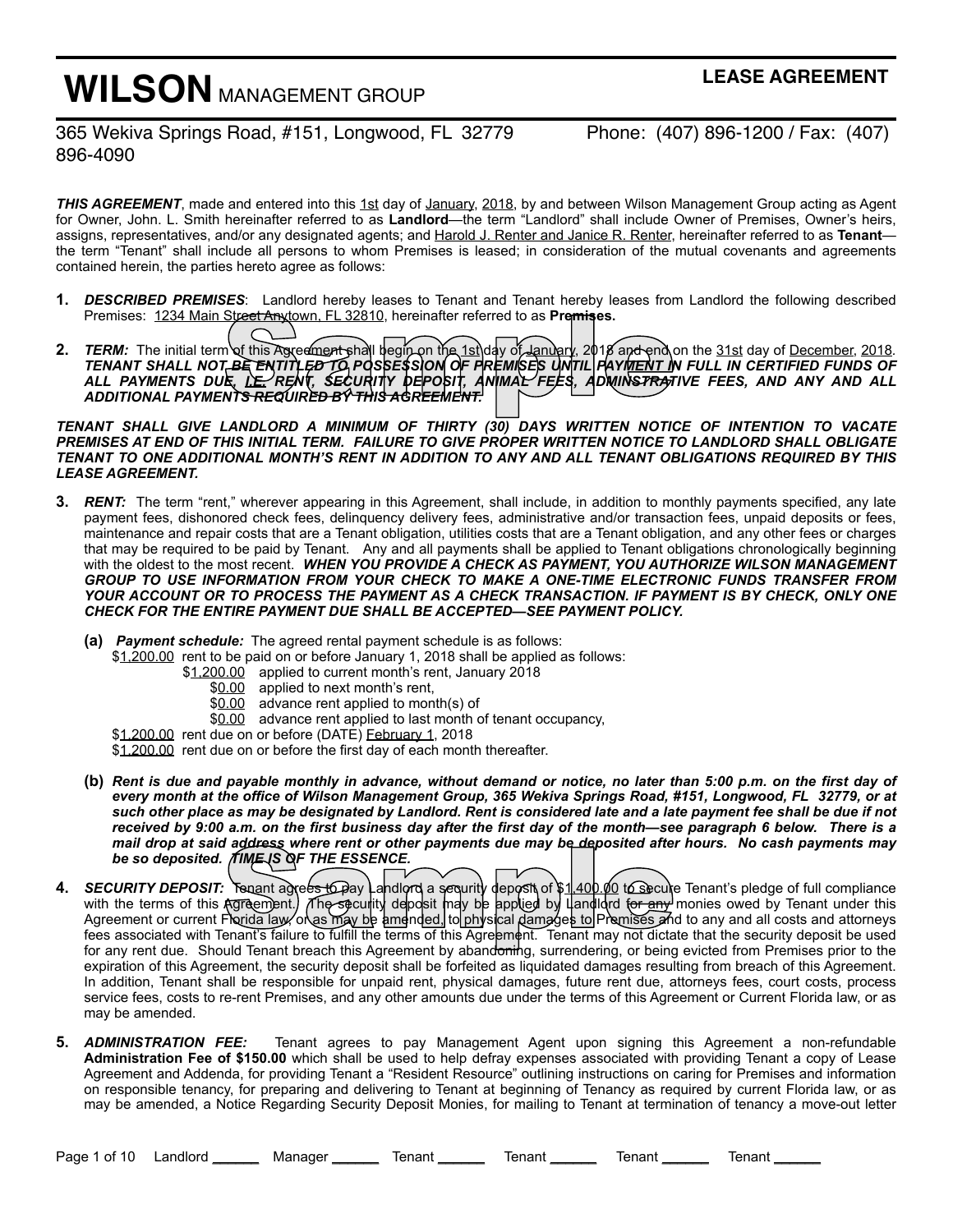with instructions on how to leave premises and how security deposit will be disbursed, and for preparing and mailing by certified mail to Tenant a Notice of Claim Upon the Security Deposit, if required, and any security deposit refund owing to Tenant as required by Current Florida law, or as may be amended.

- **6.** *LATE PAYMENTS, DISHONORED CHECKS, DELINQUENCY NOTICES, and DELIVERY FEES:* A **late payment fee of 10% of the monthly rent amount** shall be charged if the rent or other sum due from Tenant is not received on time—see paragraph 3(b) above. **Late payment fee charged for late rent will not be waived under any circumstances.** In addition, for all dishonored checks Landlord shall charge a **dishonored check fee of \$40.00 in addition to the late payment fee**. In the event a check is dishonored for any reason, Landlord shall require certified funds. Should Landlord have actual knowledge that there are insufficient funds to cover a check, rent shall be considered unpaid, and Landlord shall not be required to deposit check. The imposition of late payment fees and/or dishonored check fees is not a substitution or waiver of available Florida law remedies. Landlord may impose applicable fees/charges and immediately serve Tenant with a Three-day Notice. Tenant shall be charged, **in addition to the late payment fee and the dishonored check fee, a delivery fee of \$30.00** for each delivery of a Notice of Non-Compliance, Notice To Vacate, or any other notice Landlord deems necessary to serve or have served on Tenant.
- **7.** *OCCUPANCY AND USE:* Occupancy is limited to a total of two persons per bedroom—persons under two years of age are not considered in the count. However, in no case shall more than three unrelated adults occupy any Premises, unless prohibited by local statutes or ordinances. "Unrelated adults" are those persons who are not related to each other by blood or marriage. A reasonable number of guests may occupy Premises without prior written consent of Landlord if stay is limited to seventy-two (72) hours. First receiving the **written** consent of Landlord. Failure to abide by occupancy provisions shall be considered a default of this first receiving the **written** consent of Landlord. Failure to abide by occupancy: Tendant ag
	- **(a)** *Occupancy:* Tenant agrees to use said Premises as living quarters only for 2 persons. The names of all persons to occupy Premises are as follows: Harold J. Renter and Janice R. Renter. Tenant may not allow any other person to live therein without Agreement and grounds for termination of this Agreement.
	- **(b)** *Use:* Tenant, members of Tenant's household, Tenant's occupants, guests, servants, invitees, or any other persons related to or affiliated in any way with Tenant shall not use Premises for, nor permit or allow on or near Premises the following: hazardous substances; commercial activities; general storage purposes; in-line or skateboard ramps; trampolines; above ground swimming pools; or any other use, purpose, activity, or device that may increase the rate of insurance for Landlord or cause a nuisance or hazard for Landlord or neighbors.
- **8.** *HAZARDOUS SUBSTANCES:* The term "hazardous substances," as used in this Agreement, shall mean pollutants, contaminants, toxic or hazardous waste, medical or infectious waste, reactive substances that could explode, or any other substances the removal of which is required or the use of which is restricted, prohibited, or penalized by any "environmental law," which term shall mean any federal, state, or local law or ordinance relating to pollution or protection of the environment. Tenant hereby agrees that:
	- **(a)** No activity shall be conducted on Premises that will produce any hazardous substance.
	- **(b)** Premises shall not be used in any manner for the storage of a hazardous substance.
	- **(c)** Tenant shall not permit any hazardous substances to be brought onto Premises, and if so brought or found located thereon, the same shall be immediately removed with proper legal disposal, and all required cleanup procedures shall be diligently undertaken by Tenant pursuant to all environmental laws.

If at any time during or after the term of this Agreement, Premises is found to be so contaminated or subject to said conditions, Tenant agrees to indemnify and hold Landlord harmless from all claims, demands, actions, liabilities, costs, expenses, obligations and damages including but not limited to consequential damages of any nature arising from or as a result of the use of Premises by Tenant. This indemnification shall survive the termination or expiration of this Agreement.

- **9.** *CRIME-FREE PREMISES:* Tenant, members of Tenant's household, Tenant's occupants, guests, servants, invitees, or any other person who is living in, visiting, inhabiting, dwelling in, staying at, or frequenting Tenant's Premises or is given access to Premises by Tenant, members of Tenant's household, or Tenant's occupants, or who is on Premises, or any other person on Premises or on the common grounds of Premises invited there in any way by Tenant, members of Tenant's household, or Tenant's occupants: WE-FREE PREMISES: Lienant, members of Tenant's household, Tenant's occupants, guests, servants, invitees, or any other<br>enant, members of Tenant's household, or Tenant's occupants, or movies on Premises or is given access t
	- **(a)** Shall not engage in or in any way be involved in any criminal activity in, at, on, or near Premises or common area; and in the off Premises.
	- **(b)** Shall not engage in any act intended to facilitate or that does facilitate criminal activity, including drug-related criminal activity, in, at, on, or near Premises or common area; and in the case of Tenant, members of Tenant's household, or Tenant's occupants, in, at, on, or near Premises or common area, nor even off Premises.
	- **(c)** Shall not permit Premises to be used for any criminal activity, including drug-related criminal activity, regardless of whether the individual engaging in such activity is a member of the household, an occupant, guest, servant, or invitee, and regardless of whether Tenant is at home during any such offenses.

Page 2 of 10 Landlord \_\_\_\_\_\_\_ Manager \_\_\_\_\_\_\_ Tenant \_\_\_\_\_\_\_ Tenant \_\_\_\_\_\_\_ Tenant \_\_\_\_\_\_ Tenant \_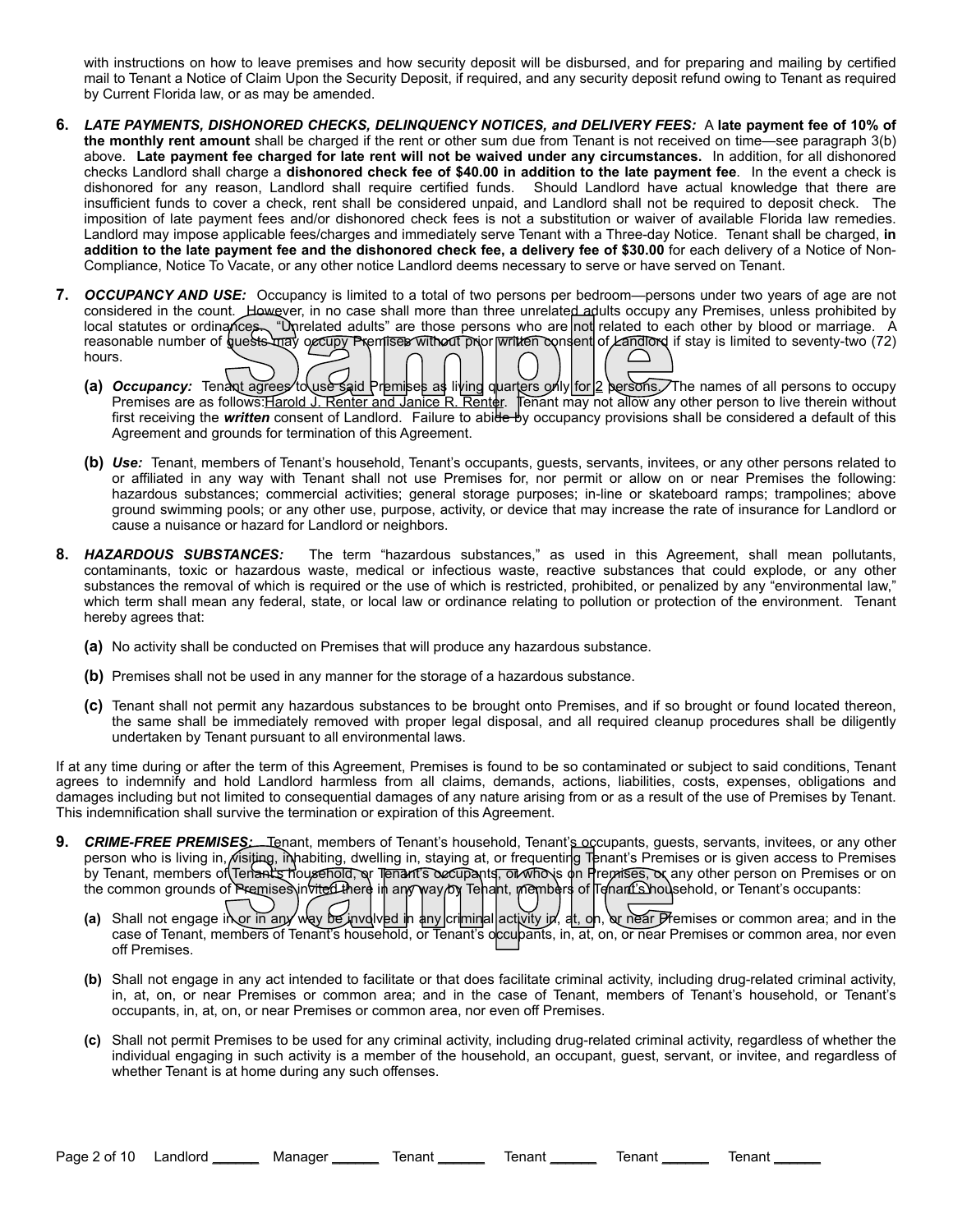- **(d)** Shall not engage in drug-related criminal activity. Drug-related criminal activity means the illegal manufacture, sale, distribution, use, or possession with intent to manufacture, sell, distribute, or use of a controlled substance at any location, whether in, at, on, or near Premises or common area; and in the case of Tenant, members of Tenant's household, or Tenant's occupants, in, at, on, or near Premises or common area, nor even off Premises.
- **(e)** Shall not engage in any criminal activity including, but not limited to, prostitution as defined in Current Florida law, or as may be amended, criminal street gang activity as defined in Current Florida law, or as may be amended, assault as defined in Current Florida law, or as may be amended, the unlawful discharge of firearms in, at, on, or near Premises or common grounds, or any other breach of this Agreement that otherwise jeopardizes the health, safety, and welfare of Landlord, other residents, or involving imminent or actual serious property damage as defined in Current Florida law, or as may be amended.

**Violation of any of the above provisions shall be a material and irreparable violation of this Agreement and good cause for termination of tenancy.** A single violation of any provision of this section shall be deemed a serious violation and a material and irreparable non-compliance. Unless otherwise prohibited by law, proof of violation **shall not require criminal conviction,** but shall be by a preponderance of the evidence. In the event that any provision of this section is violated, Tenant shall be subject to termination of this Agreement, immediate eviction, the forfeiture of all deposits and fees, and shall reimburse Landlord for any and all costs incurred by Landlord as a result of said violation, including but not limited to all costs to make Premises ready for re-leasing and re-leasing expenses.

| by Landroid as a result of said violation, including but not immed to all costs to make Premises ready for re-leasing and re-leasing        |  |
|---------------------------------------------------------------------------------------------------------------------------------------------|--|
| expenses.                                                                                                                                   |  |
| In case of conflict between the provisions of this section and any other provisions of this Agreement, the provisions of this section shall |  |
|                                                                                                                                             |  |
| govern.                                                                                                                                     |  |
|                                                                                                                                             |  |
| 10. ASSIGNMENT AND SUBLETTING: Tenant may not assign, transfer mortgage, or subtet this Agreement, Premises or any part of                  |  |
|                                                                                                                                             |  |
| the same, without first receiving the express <b>written</b> permission of Landlord.                                                        |  |

- **10.** *ASSIGNMENT AND SUBLETTING:* Tenant may not assign, transfer, mortgage, or sublet this Agreement, Premises or any part of the same, without first receiving the express *written* permission of Landlord.
- **11.** *ANIMALS:* This Agreement specifically prohibits keeping animals of any kind in, on or about Premises without the express *written*  permission of Landlord, regardless of whether such animal is owned by Tenant, another person, or ownership is unknown. An Animal Agreement, if required, hereby becomes a part of this Agreement. **The Animal Agreement requires a minimum nonrefundable animal fee of \$200.00 per animal, and the security deposit shall be increased by a minimum of \$300.00 per animal**. Should Landlord find that an animal is being or has been kept on Premises without the required permission and executed Animal Agreement, the **animal fee and additional security deposit per animal** shall immediately be assessed, and in addition the non-compliance may be considered a default of this Agreement grounds for termination of this Agreement.
- **12.** *FIRE SAFETY EQUIPMENT:* Tenant shall be responsible for keeping smoke detector(s) and fire extinguisher operational and for changing batteries in smoke detector(s) when needed. **Tenant agrees to check the smoke detector(s) and fire extinguisher immediately upon taking possession of Premises, and shall notify Landlord immediately in writing should smoke detector(s) or fire extinguisher not be operational for any reason.** Smoke detector(s) and fire extinguisher should be checked weekly and the responsibility and expense of maintaining them belongs solely and completely to Tenant. Tenant may be charged for repairing or replacing smoke detector(s) and fire extinguisher if Landlord determines that either has been destroyed or tampered with by Tenant or anyone related to, associated with, or affiliated in any way with Tenant. It is Landlord's desire that Premises have at all times a working smoke detector(s) and fire extinguisher. In the event smoke detector(s) or fire extinguisher should fail Tenant shall notify Landlord *immediately in writing* and Landlord shall replace same within seven (7) business days after receipt of notice.

# **13.** *UTILITIES AND SERVICES:*

- **(a)** Tenant agrees to be responsible for payment in a timely manner of all charges made against or incurred at Premises, including but not limited to the following utilities and services: electricity, water, sewer, garbage collection, gas, fuel oil, and pest control. Should Tenant neglect to maintain these services, such neglect shall be considered a breach of this Agreement and grounds for termination of this Agreement.
- **(b)** Services such as telephone, cable/satellite TV, internet access, and/or security system operation/monitoring are solely and completely Tenant's responsibility. Should there be any type of security system on Premises, Tenant understands that Landlord makes no warranties of any kind regarding its condition, reliability or operation. Should Tenant choose to use such system already in place, or should Tenant dhouse to have a system installed, it is understood that use of any such system is solely and completely at Tenant's risk and expense. completely lenant's responsibility. Should there be any type of security system on Premises, lenant understands that<br>Landlord makes no warranties of any kind regarding its condition, reliability or operation. Should Tenant
- **14.** *CONDITION OF PREMISES:* Lenant agrees to accept Premises and all furnishings and appliances therein as being in good and statement of any defects is delivered to Landlord within three (3) days after Tenant takes possession.

#### **15.** *USE OF APPLIANCES, EQUIPMENT, SYSTEMS, OTHER PERSONAL PROPERTY:*

**(a)** Tenant agrees that all appliances, equipment, systems, and other personal property of Owner located on Premises shall be maintained in good repair and operation by Tenant and at Tenant's expense for maintenance and repairs that are a result of Tenant abuse, misuse or neglect, or according to terms stated elsewhere in this Agreement. Tenant requested service calls that are determined to have been unnecessary because the serviceperson determined that the appliance, equipment or system was performing within normal limits, or because nothing was wrong related to the requested service call, shall be Tenant expense and Tenant shall reimburse Landlord immediately upon demand. *THIS INCLUDES BUT IS NOT LIMITED TO TRIPPED BREAKERS AND/OR RESET BUTTONS.* The following items are part of the leased Premises for which Tenant accepts responsibility:

Page 3 of 10 Landlord \_\_\_\_\_\_ Manager \_\_\_\_\_\_ Tenant \_\_\_\_\_\_ Tenant \_\_\_\_\_\_ Tenant \_\_\_\_\_\_ Tenant \_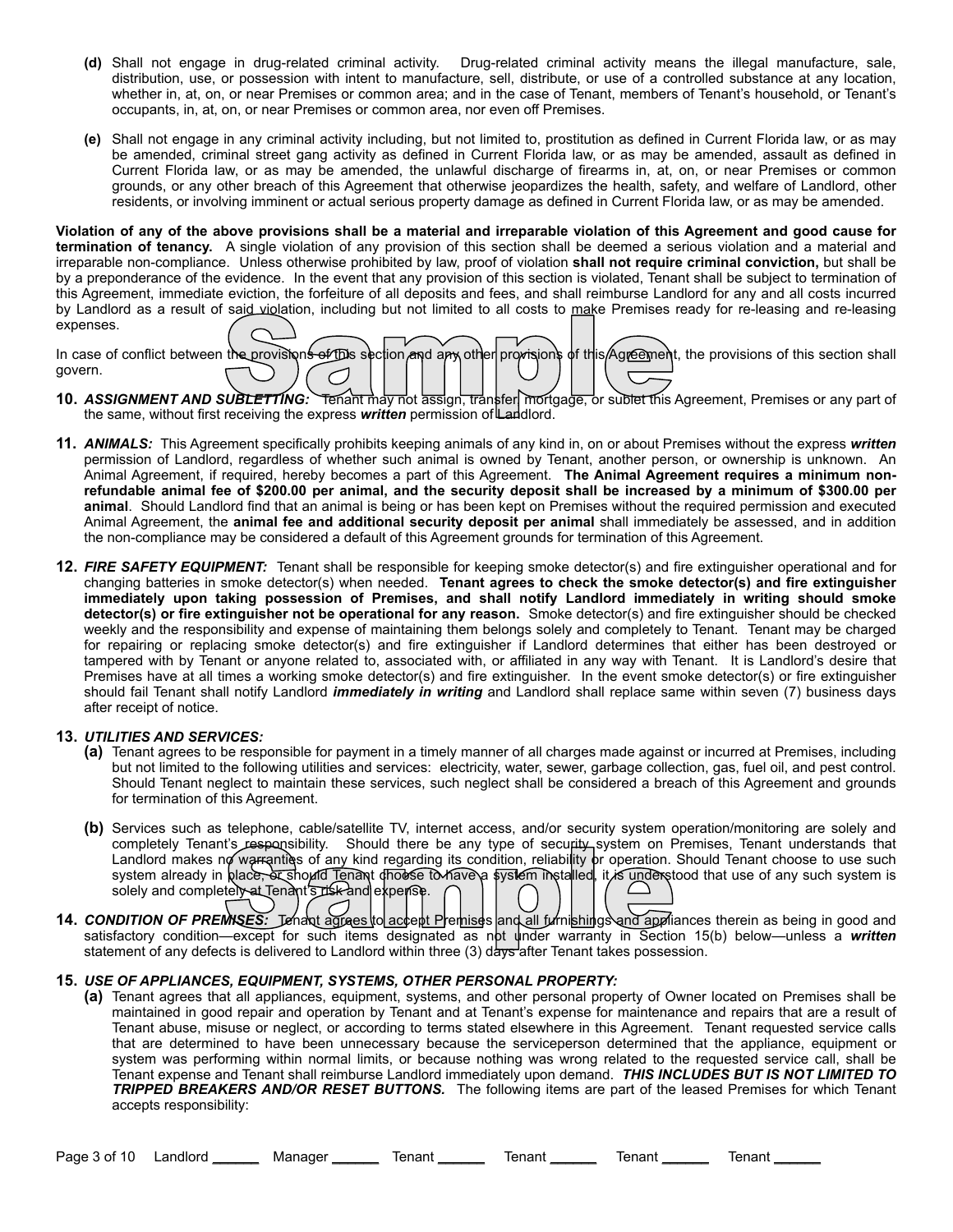| yes | Stove    |   | ves | Refrigerator           |   | <b>ves</b> | <b>Dishwasher</b>          |   | <b>ves</b> | Central Heat/Air<br>System |
|-----|----------|---|-----|------------------------|---|------------|----------------------------|---|------------|----------------------------|
| yes | Icemaker |   | ves | Microwave Oven         |   | <b>ves</b> | <b>Blinds/Verticals</b>    | # |            | Room Air Conditioners      |
| yes | Disposal |   | ves | Fire Extinguisher      |   | no         | Drapes/Curtains/Rods       | # | 0          | <b>Wall Space Heaters</b>  |
| yes | Carpet   | # | 4   | Smoke Alarms           | # | 4          | Ceiling Fans               |   | ves        | Garage Door Opener         |
| yes | Washer   |   | ves | <b>Security System</b> |   | ves        | <b>Water Treatment Sys</b> | # |            | <b>Remote Door Openers</b> |
| yes | Drver    |   | no  | Fireplace              |   |            |                            |   |            |                            |

## OTHER: **storage shed in back yard**

- (b) Certain items listed above, in Section 15(a), may not be under warranty. The above items specifically not under **warranty are as follows: security system, water treatment system, storage shed in back yard. Tenant understands that such items are left for the use and convenience of Tenant only. Landlord does not warrant their reliability, condition, or operation and will not repair them. Should such items need repair Tenant shall have them repaired at The above items listed above, in Section 15(a), may not be under warranty.** The above items specifically not under warranty are as follows: Security System, water treatment system storage shed in back yard. Tenant underst **choose not to make the needed repairs and shall notify Landlord in writing and Landlord may have them removed. It shall be Tenant's responsibility to provide their own replacements.**
- **(c) Tenant is responsible for all appliance hookups, starting of appliances, lighting of pilot lights, and related matters.**

#### **16.** *GENERAL TENANT OBLIGATIONS—TENANT AGREES TO AND SHALL:*

- **(a)** Comply with all obligations imposed upon Tenants by applicable provisions of building, housing, and health codes.
- **(b)** Keep Premises which Tenant occupies and uses clean and sanitary.
- **(c)** Remove from dwelling unit all garbage in a clean and sanitary manner.
- **(d)** Keep all plumbing fixtures in Premises or used by Tenant clean and sanitary and in repair.
- **(e)** Use and operate in a reasonable, safe manner all electrical, plumbing, sanitary, heating, ventilating, and air conditioning systems and any other facilities and appliances.
- **(f)** Not destroy, deface, damage, impair or remove any part of Premises or property belonging to Owner, nor permit any other person to do so.
- **(g)** Conduct him/herself in a manner that does not unreasonably disturb the neighbors or constitute a breach of the peace, and require other persons on Premises with Tenant's consent to conduct themselves in the same manner.
- **(h)** Permit Owner or Owner's agent to enter Premises upon reasonable notice and at a reasonable time as defined by Florida Statutes 83.53 in order to inspect Premises; make necessary or agreed repairs, decorations, alterations, or improvements; supply agreed services; or exhibit the dwelling unit to prospective or actual purchasers, mortgagees, Tenants, workmen/ women, or contractors. Owner or Owner's agent may enter the dwelling unit at any time for the protection or preservation of Premises.
- **(i)** Abide by all governing laws and ordinances and shall not commit or permit any illegal acts upon Premises.
- **(j)** Abide by all rules and regulations of applicable Homeowner's Association or Condominium Association currently in effect or that may be adopted during the term of this Agreement or any extensions.
- **(k)** Not permit any unusual or objectionable odors to permeate or emanate from Premises.
- **17.** *CONDOMINIUM OR HOMEOWNERS ASSOCIATION:* If Premises is subject to the governance, oversight, and/or control of a Condominium Association or Homeowners Association, Tenant agrees to abide by all the covenants, duties, rules, regulations, and/ or restrictions of said Association currently in effect or that may be adopted during the term of this Agreement or any extensions.
	- (a) Should Landlord receive notification from the governing Association of a violation of the covenants the cause of which is the result of Tenant's fail<del>ure t</del>o maintain Premises ριδρειμγ) or any notice of violation the cause of which is directly attributable to Tenant or Tenant's occupants, family members, guests, servants, invitees, or any <del>other p</del>ersons related to or affiliated in any way with Tenant, Tenant shall pay Management Agent for each and every violation, a violation processing fee **at the rate of one hundred dollars (\$100.00) per hour for each hour of Agent's time—with a minimum charge of one hundred dollars (\$100.00) for the first hour or any portion thereof—**including travel time to and from Premises or other necessary venue, spent responding to such notification, whether such response involves or is directed to Tenant, Tenant's representatives or agents, Association representatives or their agents, or others. In addition, Tenant shall reimburse Agent for out of pocket expenses for incidentals such as photos, film, videotape, postage, copying of documents, etc. Association currently in effect or that may be adopted during the term of the<br>receive notification from the governing Association of a violation of the c<br>failure to maintain Premises properly, or any notice of violation th
	- **(b)** Tenant shall also be responsible for the cost of curing any violation, including, by way of example, but not limited to, the cost to maintain or replace the lawn, shrubs/plantings, window coverings, legal and attorney fees, court costs, and any and all fees, fines, penalties, or other costs that may be incurred by Landlord as a result of Tenant's failure to abide by said Association's covenants.

Page 4 of 10 Landlord \_\_\_\_\_\_ Manager \_\_\_\_\_\_ Tenant \_\_\_\_\_\_ Tenant \_\_\_\_\_\_ Tenant \_\_\_\_\_ Tenant \_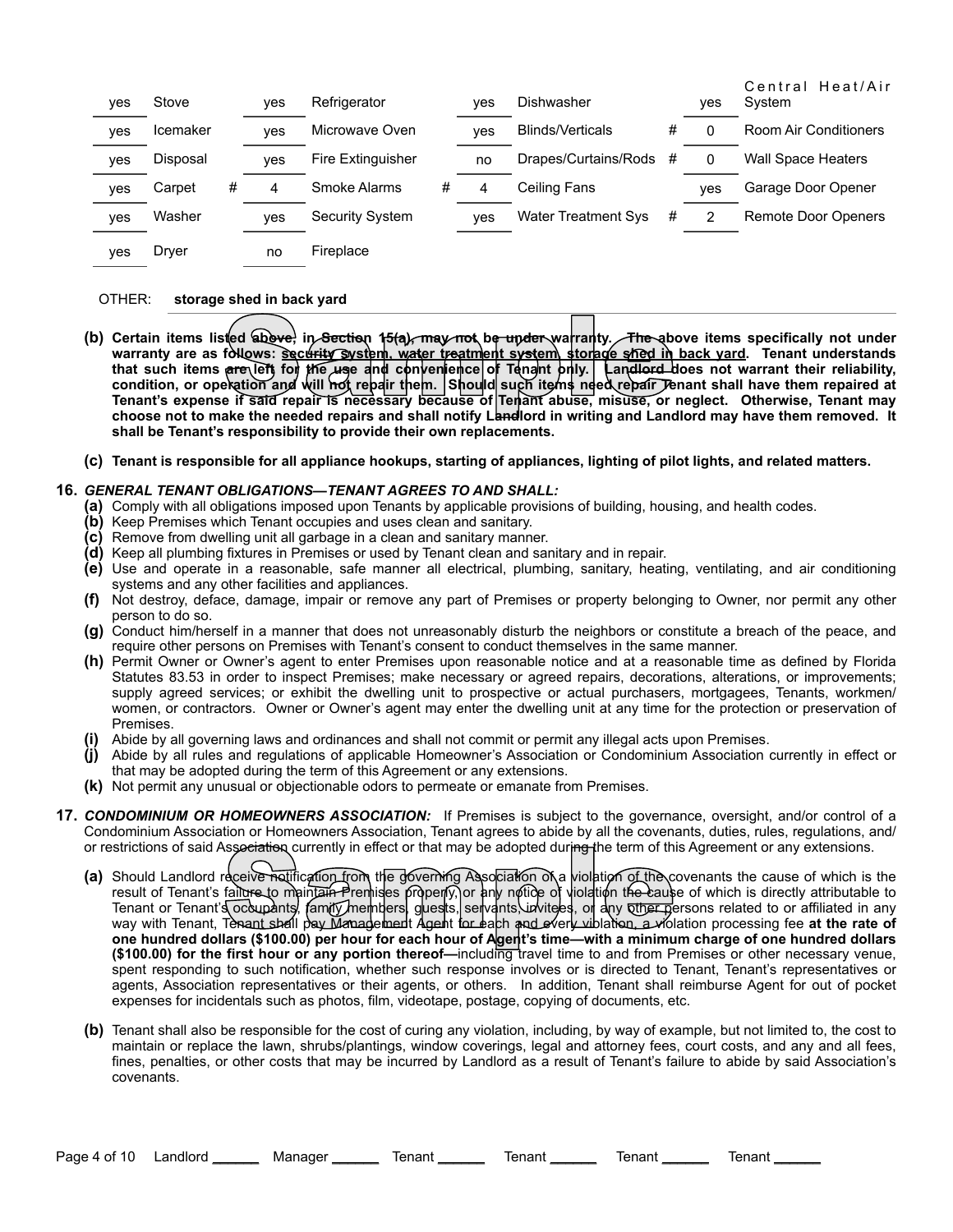- **18.** *NOTIFICATION:* Tenant shall be responsible to notify Landlord immediately *in writing* of any condition that is or may be or become a hazard, or potentially damaging or destructive on or to Premises, whether to the buildings, grounds, appliances, equipment, systems, other personal property noted in Section 15(a) above, fences, or other improvements*.* Tenant shall be responsible for increased costs and expenses suffered by Landlord resulting from lack of timely notification.
- **19.** *CASUALTY DAMAGE, REPAIRS, MAINTENANCE, and ALTERATIONS:* Owner shall be responsible for repairs to the structural parts of and major systems in Premises. However, repairs required because of abuse, misuse, neglect, or damage caused by Tenant, occupants, guests, family members, or any other persons related to or affiliated in any way with Tenant, shall be the responsibility of Tenant. However, said repairs shall be subject to *prior written* approval of Landlord, except in case of an emergency. Tenant may not hire vendors to perform any work on Premises without *prior written* approval from Landlord and all such vendors must be properly licensed and insured. All such repairs, maintenance, alterations, additions or improvements to Premises shall remain on Premises after the termination of this Agreement and shall inure to the benefit of Owner without reimbursement to Tenant. Tenant shall otherwise maintain Premises in good condition and repair. Tenant shall not make or permit to be made any alterations, additions, improvements, redecorating or changes in or to Premises without the *prior written* consent of Landlord.
	- **(a)** *Damage by persons:* Should Tenant, members of Tenant's household, Tenant's occupants, guests, servants, invitees, or any other persons related to or affiliated in any way with Tenant cause damage to Premises, Landlord may, at Landlord's option, repair Premises and Tenant shall pay for all expenses related to such repair on demand, or Landlord may require Tenant to make necessary repairs according to this Agreement and all such repairs shall be at Tenant's sole expense. Damage by persons: Should lenant, members of lenants nousehold, lenants occupants, guests, servants, invitees, or any<br>other persons related to or affiliated in any way with Tenant cause damage to Premises, Landlord may, at
	- **(b)** *Casualty damage, mold and mildew, and termination of tenancy:* In the event that for any reason Premises is condemned by any governmental authority, or is damaged through fire, act of God, nature, accident, or for any other reason the habitability believes that either there is mold or mildew present in Premises that may pose a safety or health hazard to Tenant or other persons and/or Tenant actions or inactions may be causing a condition that is conducive to mold or mildew presence, Landlord may, at Landlord's sole option, terminate this Agreement and require Tenant to vacate Premises, and Tenant shall hold Landlord harmless for any damages including but not limited to consequential damages suffered, if any.
	- **(c)** *Painting:* Except as hereinafter provided, Tenant shall not paint Premises. Notwithstanding the foregoing, Tenant may do touch-up painting, subject to the following:
		- **i.** Tenant shall get prior permission *in writing* from Landlord. Tenant shall use only paint provided for or approved by Landlord, which Landlord may provide or approve upon Tenant's *written* request.
		- **ii.** If Tenant leaves blemishes, spills or splatters paint, or otherwise does the touch-up paint job in a manner that Landlord judges, in Landlord's sole discretion, to be unsatisfactory, Tenant shall be responsible for Landlord's costs and damages to repair and restore Premises as much as possible, within reason, to its original condition.
	- **(d)** *Smoking:* Any damage caused by or related to cigarette, pipe, or cigar smoking, or any tobacco or other smoking product, or the burning of candles or incense, shall not constitute ordinary wear and tear. Landlord may deduct from Tenant's security deposit for all damages and/or costs for the cleaning or repairing of any damage caused by or related to any tobacco product, candles, or incense, including but not limited to: cleaning and/or repairing/replacing HVAC system (heating, ventilating, air conditioning), deodorizing Premises, sealing and painting the walls and ceiling, and repairing or replacing the carpet and/or pads. Should cost for such damages exceed the security deposit Tenant agrees to reimburse Landlord immediately upon demand for all such damages.

#### **(e)** *Maintenance that is a Tenant responsibility includes but is not limited to:*

- **i.** *HVAC system:* Cleaning of the HVAC system (heating, ventilating, air conditioning) and replacing filters. This includes keeping the HVAC system drain pan and drain line clean and free of obstruction. Filters should be replaced/serviced monthly. System maintenance or repair resulting from abuse, misuse or neglect by Tenant is the responsibility of Tenant.
- **ii.** *Plumbing, caulking:* Plumbing repairs caused by Tenant's abuse, misuse or neglect. Nothing other than human waste and toilet paper shall be flushed down toilets or drains. Items including, but not limited to, wipes, paper towels, feminine products and cooking oil/gréase may cause a plumbing back up which would be considered tenant abuse, misuse and negligence. Ste<del>pped u</del>p drains; commode seats, handles, and flappers; and caulking in and around bathtub and shower, kitchen sink and cabinet/top/splash board, and lavatories and cabinet tops/splash boards are Tenant's responsibility to maintain. with the Flumbing repairs caused by Tenant's abuse, misuse or neglecter stall the Flushed down to liets or drains. Items including, but not limited cooking of greats caused by Tenant's abuse, misuse or neglecter stall the
- **iii.** *Gutters:* Keeping rain gutters in repair and free of leaves and debris.
- **iv.** *Doors, glass, screens:* Repair or replacement of doorstops, broken glass, damaged screens including screen doors and storm doors.

#### **20.** *YARD MAINTENANCE:*

**a)** *Regular maintenance:* Tenant agrees, at Tenant's expense, to maintain the yard in good condition—*i.e.* keeping the grass cut, edged, and trimmed; keeping trash, limbs, etc. picked up and properly disposed of off Premises; keeping the shrubs and other plantings appropriately trimmed and at proper levels, usually not higher than window sills. Deterioration of the lawns and landscaping caused by abuse, misuse or neglect, including damage caused by pets, lack of watering, inadequate fertilizing and weed control, is Tenant's responsibility. Tenant is expected to keep the yard in at least as good a condition as at the beginning of occupancy.

Page 5 of 10 Landlord \_\_\_\_\_\_ Manager \_\_\_\_\_\_ Tenant \_\_\_\_\_\_ Tenant \_\_\_\_\_\_ Tenant \_\_\_\_\_\_ Tenant \_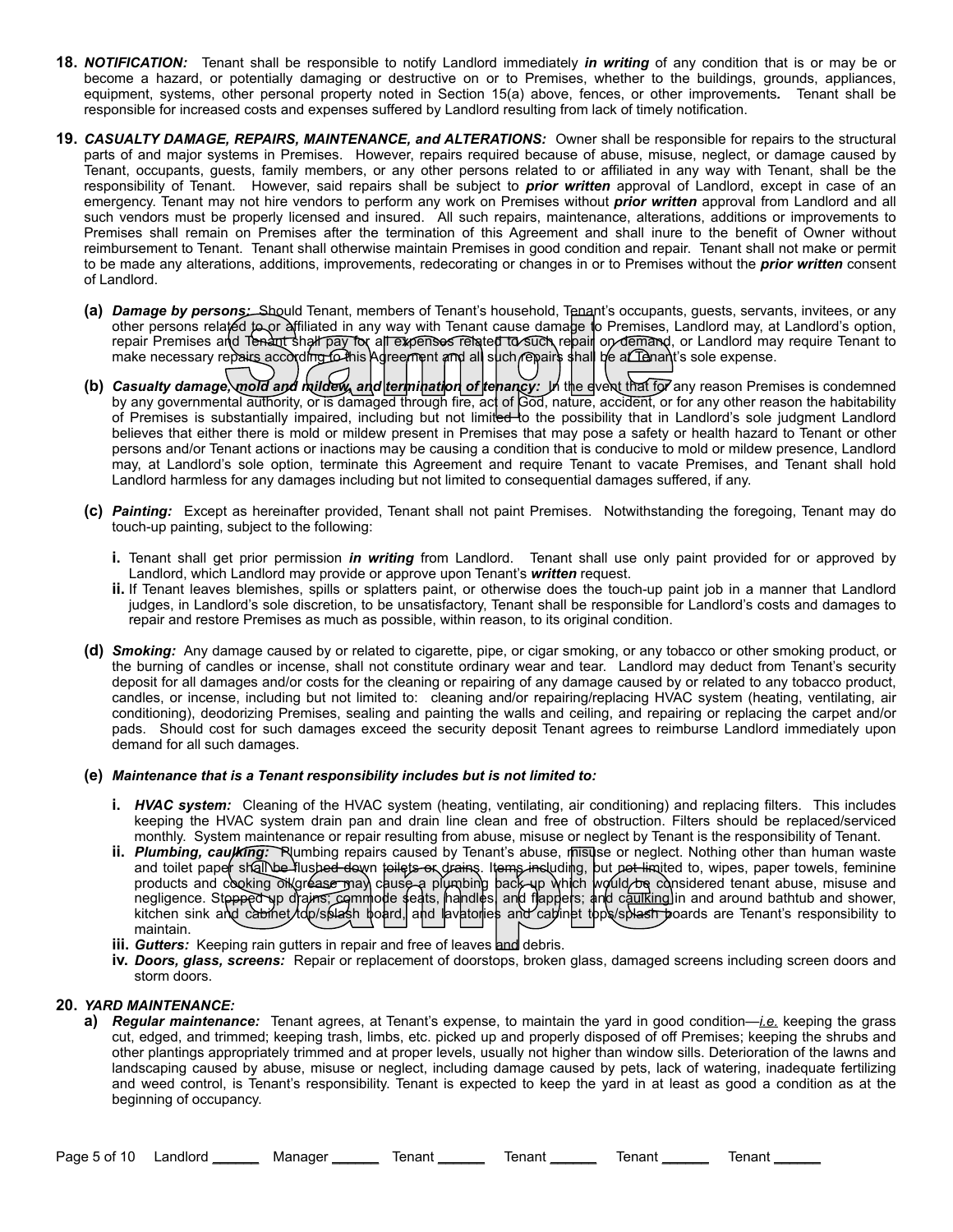- **b)** *Irrigation:* If there is an irrigation system on Premises it shall be the responsibility of Tenant to set the controls to insure that the lawn is adequately watered, and to observe the operation of the system periodically to insure that it is operating properly. Failure of the irrigation system, if any, shall not relieve Tenant of this responsibility. In the event of an irrigation system failure, Tenant shall take action to ensure that the grounds and plantings are properly watered, purchasing and using water hoses and portable sprinklers if necessary. In the event that no irrigation system exists, Tenant shall provide, at Tenant's expense, water hoses, portable sprinklers, and any other lawn equipment necessary to ensure that the grounds and plantings are properly watered and maintained.
- **c)** *Fences:* Tenant shall be responsible for any damage, abuse, misuse, or neglect of fences on Premises caused by Tenant, occupants, guests, family members, or any other persons related to or affiliated in any way with Tenant, or by any pets belonging to said parties. Tenant shall notify Landlord immediately *in writing* of any damage to or deterioration of fences.
- **21.** *AUTOS AND VEHICLES:* Tenant agrees not to park or store a motor home, RV (recreational vehicle), boat or trailer of any type on Premises without *written* permission from Landlord. Tenant also agrees to park no more than two vehicles on Premises and then *only on the driveways and parking areas provided. Tenant shall not park on the grass.* Tenant shall not engage in repair of vehicles on Premises if repairs take longer than one day. No general repairs, restoration, buying, selling or storage of vehicles or parts is permitted on Premises. All vehicles permitted to be kept on Premises must be currently licensed and operational, unless stored in an enclosed garage away from public view
- **22.** *LOCKS:* Tenant is aware that although locks have been changed on Premises prior to Tenant occupancy, no warranty is made that every possible access to P/emises is sedure, and Tenant assumes/complete responsibility for making Premises secure. **Tenant agrees to check all door and window locks immediately upon taking possession of Premises, and to notify**  Landlord immediately in writing of any non-working locks. Labould Tenant choose to add or change locks on Premises, Landlord shall be furnished with duplicate keys within seven (7) business days of said change. Premises. All vehicles permitted to be kept on Premises must be current<br>garage away from public view<br>ware that although pocks have been changed on Premises prior to Tena<br>ckess to Premises is sequre, and Tenant assumes comp

## **23.** *INSURANCE AND RISK OF LOSS:*

- **a)** *Tenant loss or liability:* Tenant understands that Landlord's insurance does not cover Tenant's personal property or protect Tenant from loss or liability. Tenant is responsible for obtaining, *and is urged to obtain*, renter's insurance to protect Tenant's personal property against loss or damage. Tenant *is urged to obtain* personal liability protection in the minimum amount of \$300,000, naming Landlord as an additional insured and, if there is a pool or hot tub/spa, guest medical coverage of \$1,000.00 per person and provide Landlord with copies of insurance binder or policy immediately.
- **b)** *Tenant personal property:* Tenant's personal property and any other personal property permitted on Premises by Tenant, except that which may be the personal property of the Owner of Premises, is on Premises at Tenant's own risk and Landlord shall not be liable for any loss or damage of same, including but not limited to food spoilage, whether arising from criminal acts, fire, storm, flood, rain, wind damage, acts of God, acts of negligence by any other person, bursting or leaking of water pipes, roof leaks, interruption of utility services, insect infestations, or failure of appliances or other systems.
- **c)** *Tenant indemnification:* Tenant agrees to indemnify and hold harmless Landlord for any loss or damage including but not limited to consequential damages that may be occasioned by or through the acts or omissions of persons occupying adjoining Premises or any trespassers.
- **d)** *Tenant notice to Landlord:* Tenant shall immediately notify Landlord *in writing* of any personal injury, property damage or any claim for personal injury or property damage. Tenant further agrees to immediately notify Landlord *in writing* of any damage, malfunction or repair, regardless of cause or amount, to or in Premises or any of its contents or surrounds.
- **24.** *INDEMNIFICATION:* Tenant shall reimburse Landlord upon demand in the amount of any loss including but not limited to property damage or cost of repairs or service, including plumbing issues, caused by the abuse, negligence, or improper use by Tenant, members of Tenant's household, Tenant's occupants, guests, servants, invitees, or others associated with or affiliated with Tenant. Tenant shall indemnify and hold harmless Landlord from all losses, liabilities, expenses, and damages including but not limited to consequential damages that can or may be claimed against Landlord for any injuries or damages to the person or property of any persons, caused by acts, omissions, neglect or fault of Tenant, members of Tenant's household, Tenant's occupants, guests, servants, invitees, or others associated with or affiliated with Tenant arising from Tenant's failure to comply with any applicable laws, statutes, ordinances, or regulations, or the terms of this Agreement. of maintenance on Tenant. Florida courts have ruled that where Tenant were Tenant is household, Tenant's occupants, guests, and by acts, amissions, neglect or fault of Tenant, members of Tenant's household, Tenant's occupa
	- **(a)** Landlord places the duty to keep Premises safe on Tenant. Florida Statutes (FS 83.51) allows Landlord to put certain duties own expense, Landlord was not liable for Tenant's injury, *see Stolzenbert v. Forte Towers South, Inc., 430 So.2d 558 (Fla. 3 DCA 1983).*
	- **(b)** In the event of a dispute concerning the tenancy created by this Agreement, including but not limited to legal foreclosure proceedings, Tenant agrees to hold Management Agent, its heirs, employees and assigns harmless and shall look solely to the Owner of Premises for redress of grievances and not to Management Agent, since Agent acts at the direction of the Owner and has no ownership interest in Premises.
- **25.** *SUBORDINATION:* It is expressly agreed that Owner reserves the right to subject and subordinate this Agreement at all times to the lien of any mortgage; or mortgages now or hereafter placed upon Owner's interest in Premises; or to subsequent Owners of

Page 6 of 10 Landlord \_\_\_\_\_\_ Manager \_\_\_\_\_\_ Tenant \_\_\_\_\_\_ Tenant \_\_\_\_\_\_ Tenant \_\_\_\_\_\_ Tenant \_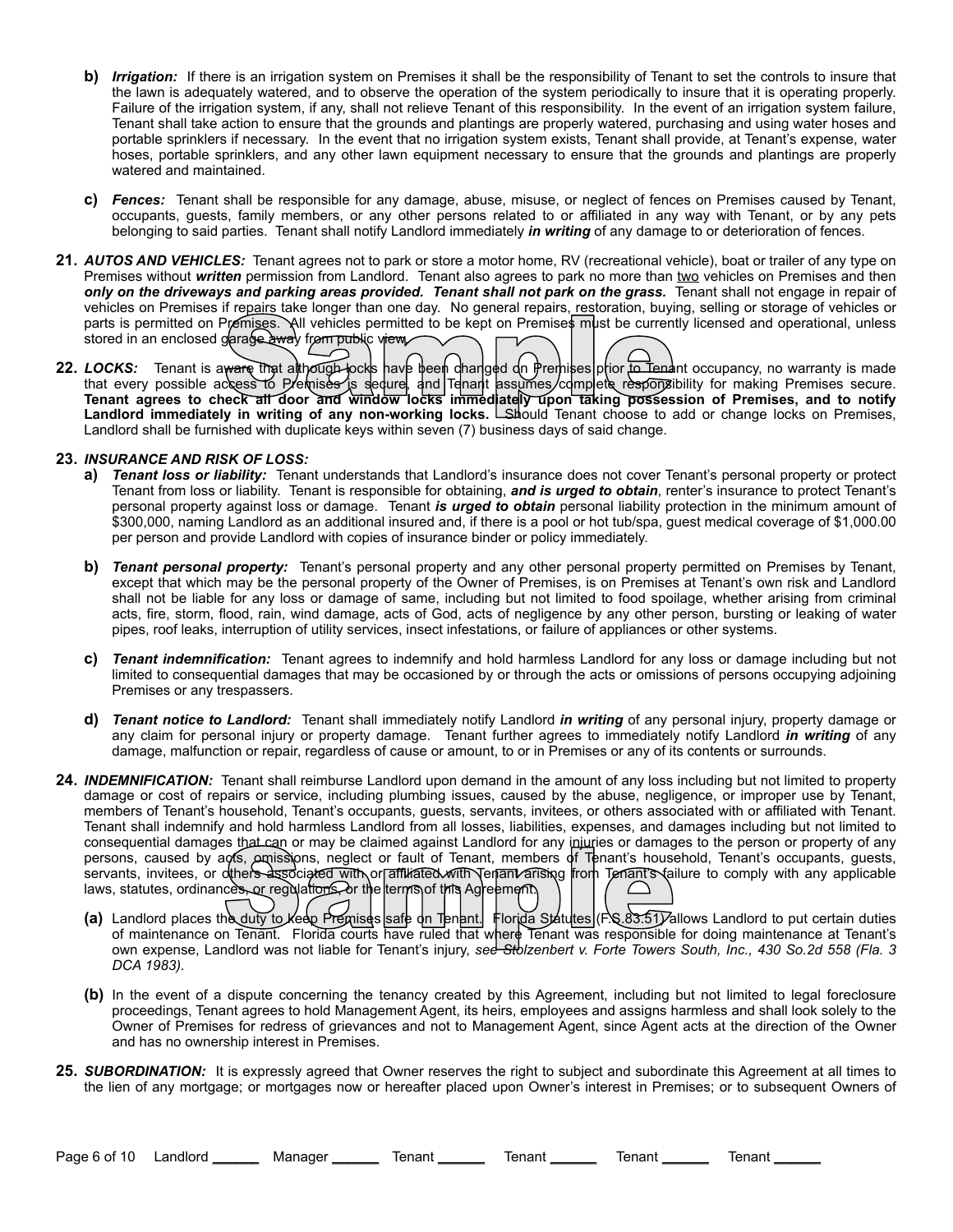Premises who may acquire Premises subsequent to the date of execution of this Agreement including but not limited to transfers of ownership by purchase, gift, or inheritance.

- **26.** *JOINT AND SEVERAL TENANCY:* Tenant acknowledges that this Agreement is between Landlord and each person executing this Agreement as Tenants jointly and severally. Their obligations are joint and several, and all terms of this Agreement shall be fully binding jointly and severally upon each Tenant. In the event of default by any one Tenant, each and every remaining Tenant shall continue to be responsible for payment of the rent and all other terms of this Agreement. In the event any one Tenant shall default and vacate Premises, that shall constitute a waiver of his/her claim or right to the security deposit and advance rent (if any), and said deposit and advance rent (if any) shall continue to be held for the benefit of remaining Tenant(s) and shall be disbursed in the name(s) of any remaining Tenant(s).
- **27.** *WAIVER:* The rights of the Landlord under this lease agreement shall be cumulative, and failure on the part of the Landlord to exercise promptly any rights given hereunder shall not operate to forfeit any other rights allowed by this lease agreement or by law. Any waiver of a term or condition of this Agreement by Landlord is not valid unless *in writing*, and shall not be considered as or imply a further waiver of the same or any other condition of this Agreement.
- **28.** *DEFAULT:* The following shall constitute a default by Tenant:
	- **(a)** Failure of Tenant to pay rent or any additional rent when due.
	- **(b)** Violation of any dther term, condition, or covenant of this Agreement, and *i*f applicable, condominium or homeowners association by-laws, or neighborhood deed restrictions. ing shall constitute a default by lenant:<br>
	to pay rent or any additional rent when due.<br>
	dthere term, condition, or colvenant of this Agreement and, if applica<br>
	ws, or neighborhood deed restrictions.<br>
	With any applicable F
	- **(c)** Failure to comply with any applicable Federal, State, County, or City law, rule, or ordinance.
	- **(d)** Failure to move into Premises, or Tenant's abandonment of Premises.

If Tenant defaults in the performance of any Lease obligation, Landlord may, at Landlord's sole option, terminate this Agreement or terminate Tenant's right to possession of Premises. If Landlord opts to terminate Tenant's right to possession without terminating this Agreement, Tenant shall remain liable for all rent that accrues until the end of the lease term or until Landlord re-leases Premises, whichever comes first.

- **29.** *LEGAL AND COLLECTION EXPENSES:* If Tenant defaults in the performance of any obligation under this Agreement, Tenant shall pay, in addition to any other sums owed, Landlord's reasonable attorney's fees and other costs related to the enforcement of the obligation, including but not limited to collection agent fees, Management Agent's fees, and any other costs incurred by Landlord. This clause applies in any lawsuit, action, or proceeding brought by Landlord to enforce Tenant's obligations under this Agreement, whether or not the Agreement is terminated and whether or not Landlord files a formal lawsuit, action, or proceeding in court. Tenant waives the right to demand a jury trial concerning any litigation between Landlord and Tenant. In the event that Landlord successfully defends any action, including but not limited to actions in or before Courts, the Board of Realtors, the Better Business Bureau, mediation, or any administrative or regulatory governmental agency, arising out of action(s) brought directly or indirectly by Tenant or Tenant's agent or representative, Landlord shall be reimbursed for all reasonable attorney's fees, court costs, and for Management Agent's time **at the rate of one hundred dollars (\$100.00) per hour**, in defending against such action.
- **30.** *NON DISPARAGEMENT / REPRESENTATIONS:*OWNER, APPLICANT, TENANT and LANDLORD/PROPERTY MANAGER mutually agree, that as additional consideration, specifically the mutuality of this clause, each is prohibited from making disparaging remarks/statements or publications regarding the other to any third party, internet, web-based, cloud based, or "review" type publication site, effective the date of this agreement. This provision relates to remarks/ statements /publications/opinions/ evaluations or any other thought process reduced to writing regarding: (1) this agreement; (2) any parties' performance under this agreement; (3) the lease agreement to which this provision is an addendum to; (4) any duty or obligation or action of or by the property manager that relates to or touches upon the management of this property. If any dispute arises regarding whether any remark, statement, or publication is disparaging, the parties agree that for purposes of this provision, expressly including the enforcement of this provision detailed below, that any remark, statement, or publication shall be irrefutably deemed disparaging if: (1) the other party requests, in writing, that the writing/publishing party remove the remark and/or publication; and (2) the remark and/or publication is not removed within 72 hours of said requests. OWNER, APPLICANT, TENANT, and LANDLORD/PROPERTY MANAGER mutually agree that damages for failure to comply with this provision shall be liquidated at three hundred dollars per day (\$300.00) for each (remark/stateme<del>nt/re</del>presentation tha<del>t is</del> disparaging or is not removed within 72 hours of request to remove said remark/ statementXrepresentation. OWNER, APPLICANT, TENANT, and LANDLORD/PROPERTY MANAGER further agree that enforcement of this provision is appropriate through a temporary restraining order land/or injunctions and permanent injunctions, notwithstanding any /rights under the First Amendment to the United States and/or Florida Constitutions or other codified statute, regulatio<del>n, or code and that</del> any party who prevails on enforcement of this provision, whether for monetary damages or injunctive relief is entitled to recover attorney fees against the other. The parties to this agreement agree that this provision shall survive the termination, expiration or cancellation of the lease and this agreement is enforceable at any time should any party publish a remark/statement/publication or other writing which is subject to this provision. agree that damages for failure to comply with this provision shall be liquided in (remark/statement/representation that is disparaging or is not removed with representation. GWNER, APPLICANT, TENANT, and LANDLORD/PR this p
- **31.** *HOLDING OVER:* A "hold over" occurs when Tenant fails to vacate Premises by the date the Agreement terminates, or by the date in Tenant's *written* move-out notice to Landlord, or by the date of Landlord's *written* notice to vacate to Tenant. No holding over is permitted without the *written* permission of Landlord. Should Tenant hold over without *written* permission, Tenant shall be liable for double the rent for the period during which Tenant refuses to surrender possession of Premises, according to the Florida Statute 83.58. Tenant shall also be liable for any additional costs suffered by Landlord as the result of such Tenant's holding over. These additional costs could be substantial and shall include, but not be limited to, all rent for a previously signed commitment of a new Tenant who cannot occupy Premises because of the hold over.

Page 7 of 10 Landlord \_\_\_\_\_\_ Manager \_\_\_\_\_\_ Tenant \_\_\_\_\_\_ Tenant \_\_\_\_\_\_ Tenant \_\_\_\_\_\_ Tenant \_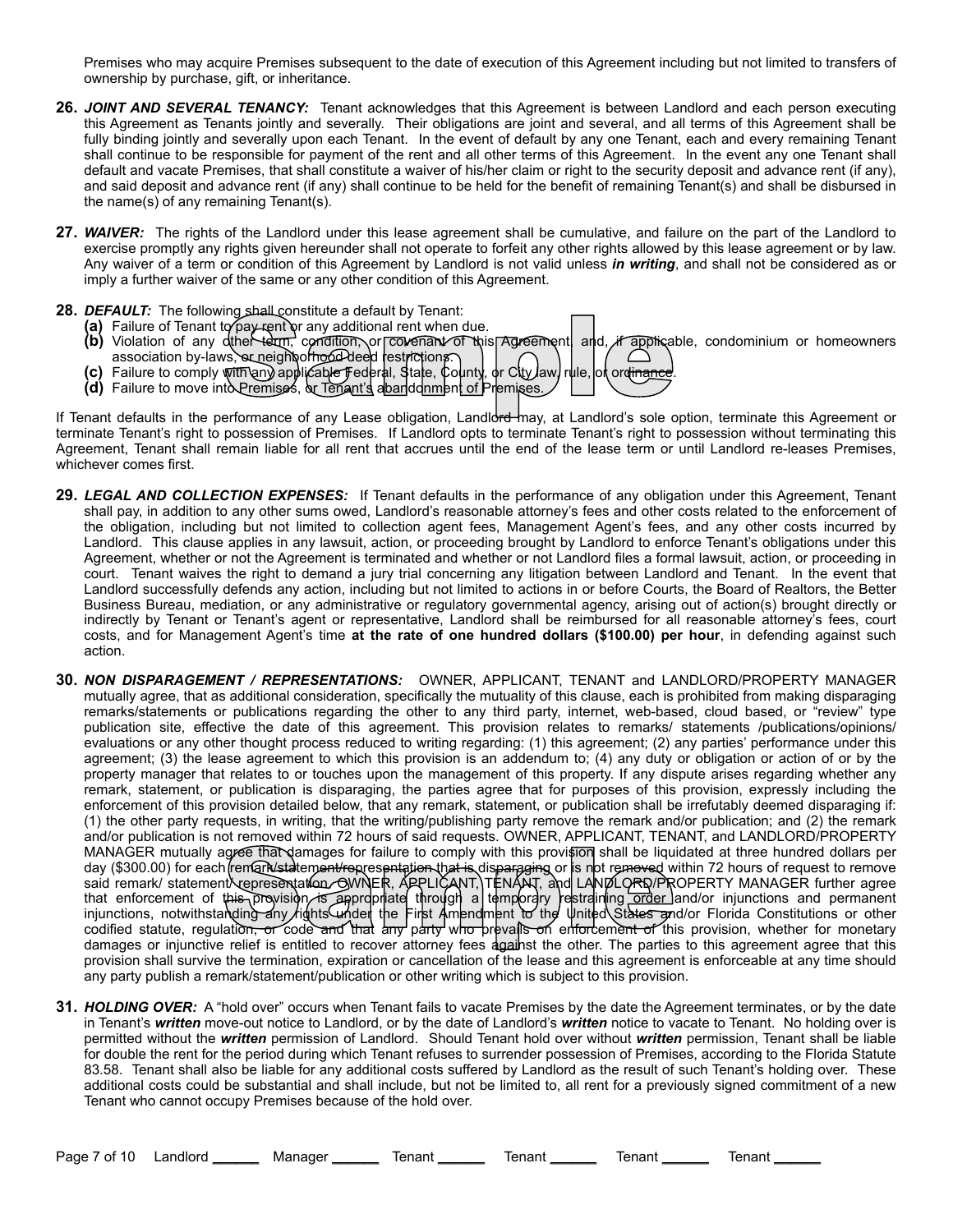**32.** *DISPOSITION OF PERSONAL PROPERTY:* **BY SIGNING THIS RENTAL AGREEMENT TENANT AGREES THAT UPON SURRENDER, ABANDONMENT, OR RECOVERY OF POSSESSION OF THE DWELLING UNIT DUE TO THE DEATH OF THE LAST REMAINING TENANT, AS PROVIDED BY CHAPTER 83, FLORIDA STATUTES, LANDLORD SHALL NOT BE LIABLE OR RESPONSIBLE FOR STORAGE OR DISPOSITION OF TENANT'S PERSONAL PROPERTY.**

# **33.** *RETURN OF THE SECURITY DEPOSIT IS SUBJECT TO THE FOLLOWING PROVISIONS:*

- **(a)** The full term of the Agreement has expired and Tenant has complied with all other provisions of this Agreement.
- **(b)** No damage to Premises or its contents beyond normal wear and tear is evident. This does not include dirt and waste.
- **(c)** The entire dwelling, including but not limited to bathroom and fixtures, floors, windows inside and out, window blinds, ceiling fans and light fixtures *(including making sure all light fixtures have properly sized, appropriately matching and working bulbs in them)*, all appliances, closets, and cupboards are thoroughly clean and free from insects**.**
- **(d)** All debris, rubbish and all personal property has been removed from Premises and disposed of properly.
- **(e)** All carpets have been thoroughly and *professionally* cleaned and left in satisfactory condition and repair. Landlord reserves the sole and exclusive right to have carpets cleaned and expense for same shall be deducted from Tenant security deposit. The deduction shall be for the actual cost of service, as invoiced by a licensed and insured professional carpet and tile cleaning company.
- **(f)** All tile floors have been thoroughly and *professionally* cleaned and left in satisfactory condition and repair. Landlord reserves the sole and exclusive right to have tile floors cleaned and expense for same shall be deducted from Tenant security deposit. The deduction shall be for the actual cost of service, as invoiced by a licensed and insured professional carpet and tile cleaning company. been moroughly and **professionally** cleaned and left in satisfactory conduitive right to have tile floors cleaned and expense for same shall be ded<br>all be for the actual cost of service, as involved by a licensed and in<br>th
- **(g)** The HVAC system has been *feft clean* and in satisfactory condition, and a clean and correctly sized filter has been *installed.*
- **(h)** The lawn has been cut and edged, shrubs trimmed, and debris properly removed from Premises.
- Where pets are involved Premises has been *professionally* treated for fleas.
- **(j)** All unpaid sums have been paid, including rent, late payment fees, dishonored check fees, delinquency delivery fees, administrative fees, unpaid deposits or fees, maintenance or repair costs that are a Tenant obligation, utilities costs that are a Tenant obligation, and any other fees or charges that may be required to be paid by Tenant. Tenant understands that any expenses incurred by Landlord to return Premises to the same condition as when Tenant moved in, allowing for reasonable wear and tear--that does not include dirt and waste--shall be paid by Tenant.
- **(k)** All keys and forwarding address form have been returned to Landlord and a check-out inspection has been made by Landlord within 48 hours—excepting weekends, legal holidays, or other days Landlord's office may be closed for business—after return of keys and forwarding address form.
- **(l)** Security deposit refunds, if any, shall be by one check only made out in the name(s) of all Tenants, i.e. last remaining Tenant(s) of record, as stipulated in Section 26 of this Agreement, and shall be made by certified mail only to primary Tenant's forwarding address, as provided by Current Florida law, or as may be amended, and may not be picked up in person from Landlord.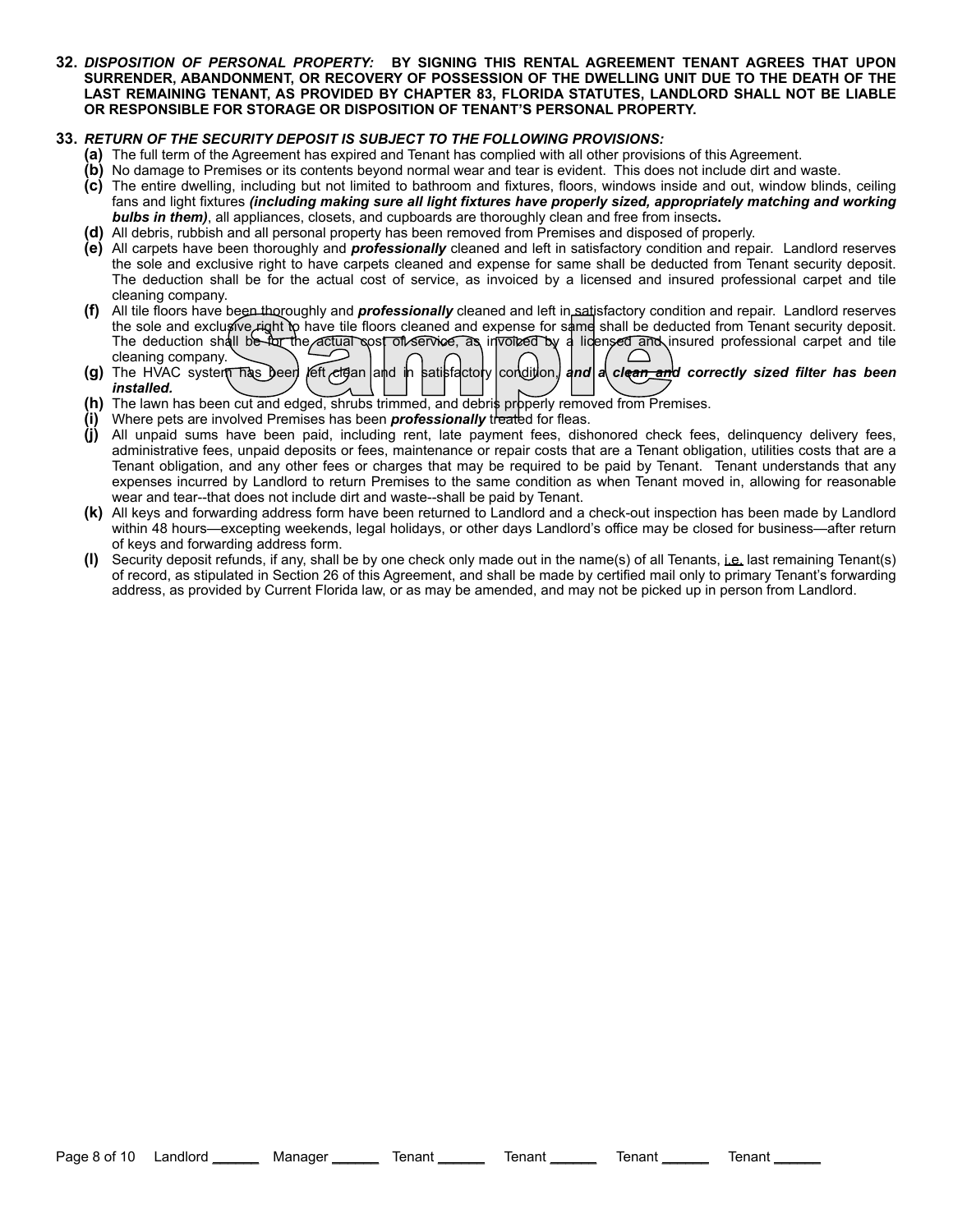- **34.** *CONSTRUCTION OF TERMS:* Where appropriate, words used in the singular shall include the plural, and masculine gender shall include the feminine. Paragraph headings are for organizational purposes and are not to have binding effect as a part of this Agreement.
- **35.** *SEVERABILITY:* In the event any provision in this Agreement shall be held to be illegal, invalid or unenforceable, that provision shall be void but all remaining provisions, terms and conditions shall remain in full force and effect.
- **36.** *RADON GAS:* Radon is a naturally occurring radioactive gas that, when it has accumulated in a building in sufficient quantities, may present a health risk to persons who are exposed to it over time. Levels of radon that exceed Federal and State Guidelines have been found in buildings in Florida. Additional information regarding radon and radon testing may be obtained from your County Public Health Unit.

## **37.** *ADDENDA:*

- A copy of the *Lead-Based Paint Hazard Disclosure Form and* Booklet\* (\*Booklet will be provided in digital format via the Tenant Portal)
- A copy of the *Resident Welcome Letter\** was given to Tenant on signing this Agreement. (\*Letter will be provided in digital format via the Tenant Portal) of Welcome Letter\* was given to Tenant on signing this Agreement. (\*Letter\* was given to Tenant on signing this Agreement<br>control of the Compact Control of the proposition of the proposition of the proposition of the propo
	- A copy of the *Check-In/Out Form* was given to Tenant on signing this Agreement
- A copy of the *Notice Regarding Security Deposit Monies* was given to Tenant on signing this Agreement.
- A copy of the *Wilson Management Group Payment Policy* is included with and becomes a part of this Agreement.
- A copy of the *Animal Agreement* is included with and becomes part of this Agreement.
- A copy of the *Fireplace Rules* is included with and becomes part of this Agreement.
- A copy of the *Hardwood Floor Care Rules* is included with and becomes part of this Agreement.
- A copy of the *Pool/Spa Maintenance Agreement* is included with and becomes part of this Agreement.
- A copy of the *HOA/Condo Association Rules* is included with and becomes a part of this Agreement.
- A copy of the *Guaranty of Lease Agreement* is included with and becomes part of this Agreement.
- A copy of the Resident Resource\* is included with and becomes part of this Agreement. (\*Resource will be provided in digital format via the Tenant Portal)
- A copy of the *Waterfront Property Agreement* is included with and becomes a part of this Agreement.
- A copy of the *Mold Agreement* is included with and becomes a part of this Agreement.
- A copy of the *No Smoking Agreement* is included with and becomes a part of this Agreement.
- A copy of the *Septic Sewage System Addendum* is included with and becomes a part of this Agreement.

A copy of the *Utility Checklist* has been provided with this Agreement.

#### **38.** *OTHER TERMS OF MUTUAL AGREEMENT:*

N/A

- **39.** *SUCCESSORS AND ASSIGNS:* This Agreement shall be binding upon all heirs, successors, assigns, executors, administrators, legal representatives of the parties hereto.
- **40.** *ENTIRE AGREEMENT: THIS AGREEMENT AND ADDENDA, EXHIBITS AND ATTACHMENTS CONSTITUTES THE ENTIRE AGREEMENT BETWEEN THE PARTIES. TENANT ACKNOWLEDGES THAT NO REPRESENTATIONS ABOUT THE CONDITION OF PREMISES OR PROMISES TO ALTER OR TO IMPROVE PREMISES BEFORE OR DURING THE TERM OF THIS AGREEMENT HAVE BEEN MADE EXCEPT AS CONTAINED IN THIS AGREEMENT.*
- **41.** *AGENCY DISCLOSURE: YOU ARE HEREBY ADVISED THAT WILSON MANAGEMENT GROUP, IS THE AGENT OF, IS EMPLOYED BY, AND REPRESENTS THE INTEREST OF THE OWNER OF PREMISES IN THIS TRANSACTION WITH YOU.*

| TENANT:        | <b>TENANT:</b>                             |
|----------------|--------------------------------------------|
|                | Janice R <b>Renter</b><br>Harold J. Renter |
| <b>TENANT:</b> | <b>TENANT:</b>                             |

*PROPERTY MANAGER:*

Property Manager